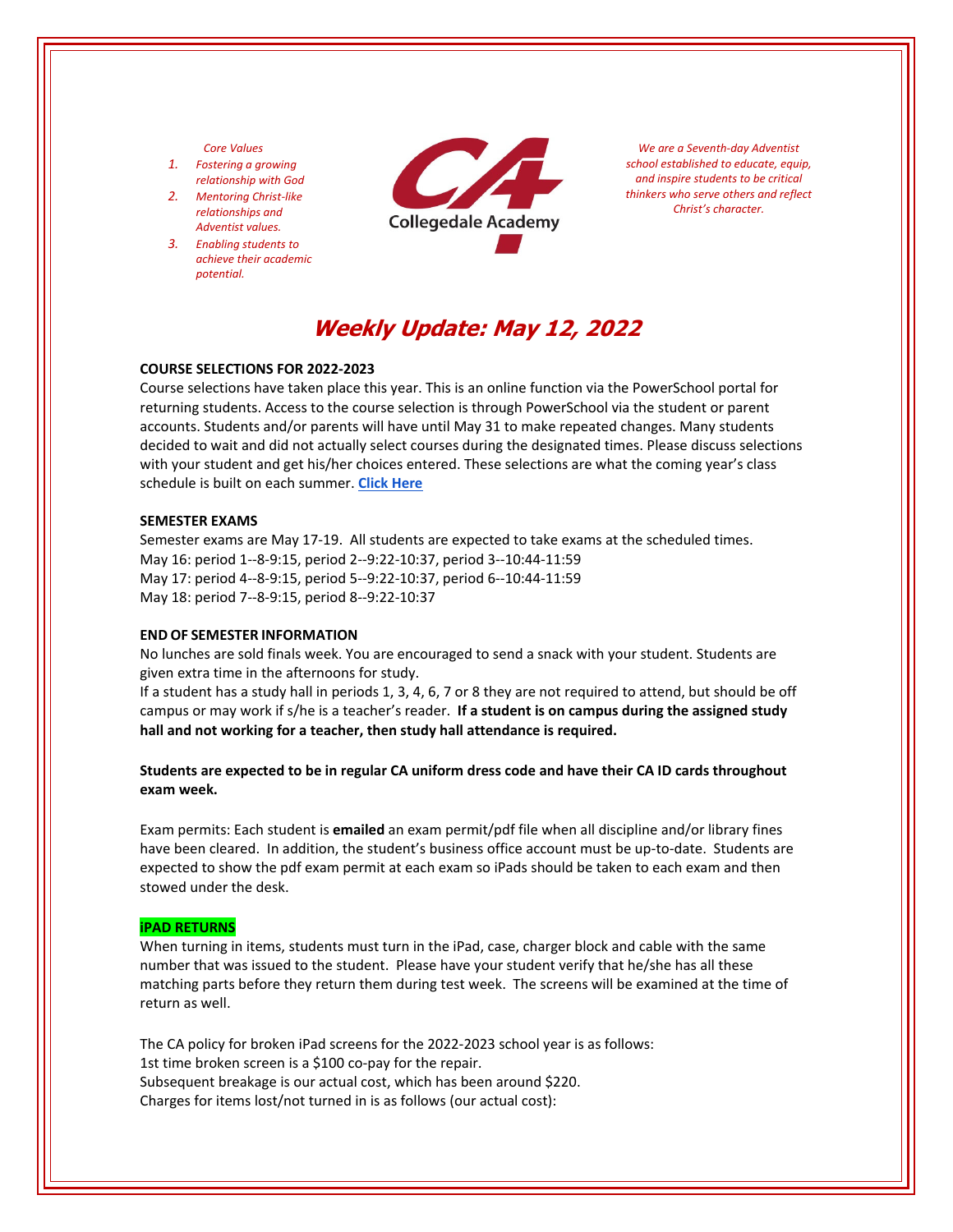- Charger block \$20
- Charger cable \$20
- iPad case \$50

All iPads and accessories must be returned to the Help Desk by Friday, May 20. The charges will be finalized and irreversible after May 26, 2022.

#### **GRADUATION EVENTS**

May 20, 7 pm, Consecration (Church) May 22, 10 am, Commencement CA Gym) Livestream for events: <https://livestream.com/collegedaleacademy/graduation>

## **SUMMER SCHOOL @CA 2022**

Algebra I will be taught this summer by Mr. Sinigaglio. May 25‐July 1, 8 am to 12:10pm each weekday excluding Memorial Day. Cost is \$615.00. A non‐refundable deposit of \$200 is due by May 11, 2022. Each student interested in taking this class must have a teacher recommendation sent to Mr. Sinigaglio. Recommendations should come from the current eighth grade math teacher and can be emailed or phoned in ‐ bsinigaglio@collegedaleacademy.com or 303.915.1515. Please note this is an accelerated class primarily intended for rising freshmen.

### **MATH PATHWAYS—ACCELERATING IN MATH**

Do you foresee your student needing AP Calculus for his/her desired college degree/career? If so, these are the Pathways to take AP Calculus at Collegedale Academy:

1) Take Algebra I in middle school (8th grade).

2) With teacher recommendations, take Algebra II after Algebra I and Geometry during summer school at CA. See "Summer School @CA" item above.

3) Take an online math during the summer via Edgenuity/CA's Alliance program. Students must have proof of completion (transcripts) of online courses taken before beginning the next level course. Teacher recommendations required along with CA Leadership Team approval.

PREREQUISITES: Pre‐Calculus and AP Statistics require a math score of 19 on the ACT, B grades the previous two semesters in Algebra II and teacher recommendation. AP Calculus requires B grades the previous two semesters in Pre‐Calculus. Sophomores ready for Pre‐Calculus must meet all requirements except the ACT score.

Since Tennessee State Board of Education requires students to take a math course every year during their four years in high school, this pathway to Calculus will mandate the student to take Pre‐calculus, even if plans to take Calculus are replaced with Statistics. *The Math Department generally does not encourage students to accelerate more than once.* 

#### **EARLY CHILDHOOD & RISING KINDERGARTENERS:**

We are excited to announce we are now offering a summer program for **EARLY CHILDHOOD & RISING KINDERGARTNERS!** Please see the attached flyer for more information.

#### **RE‐ENROLLMENT/NEW STUDENT ENROLLMENT:**

#### *Note: The regular application (\$100) fee began April 1.*

It's that time of year to begin planning for next school year – the 2022‐23 school year! Applications are open for new and current students in Early Childhood (preschool aged) – grade 12. Class spaces are limited and typically fill quickly. With a completed application, a spot in the upcoming year's class will be held for returning students, upon their acceptance, until Jan 31. On Feb 1, **all applicants**, new and returning will acquire a class spot in the date order of their completed application, upon acceptance. **[Apply](https://www.collegedaleacademy.com/apply/) Here: collegedaleacademy.com/apply**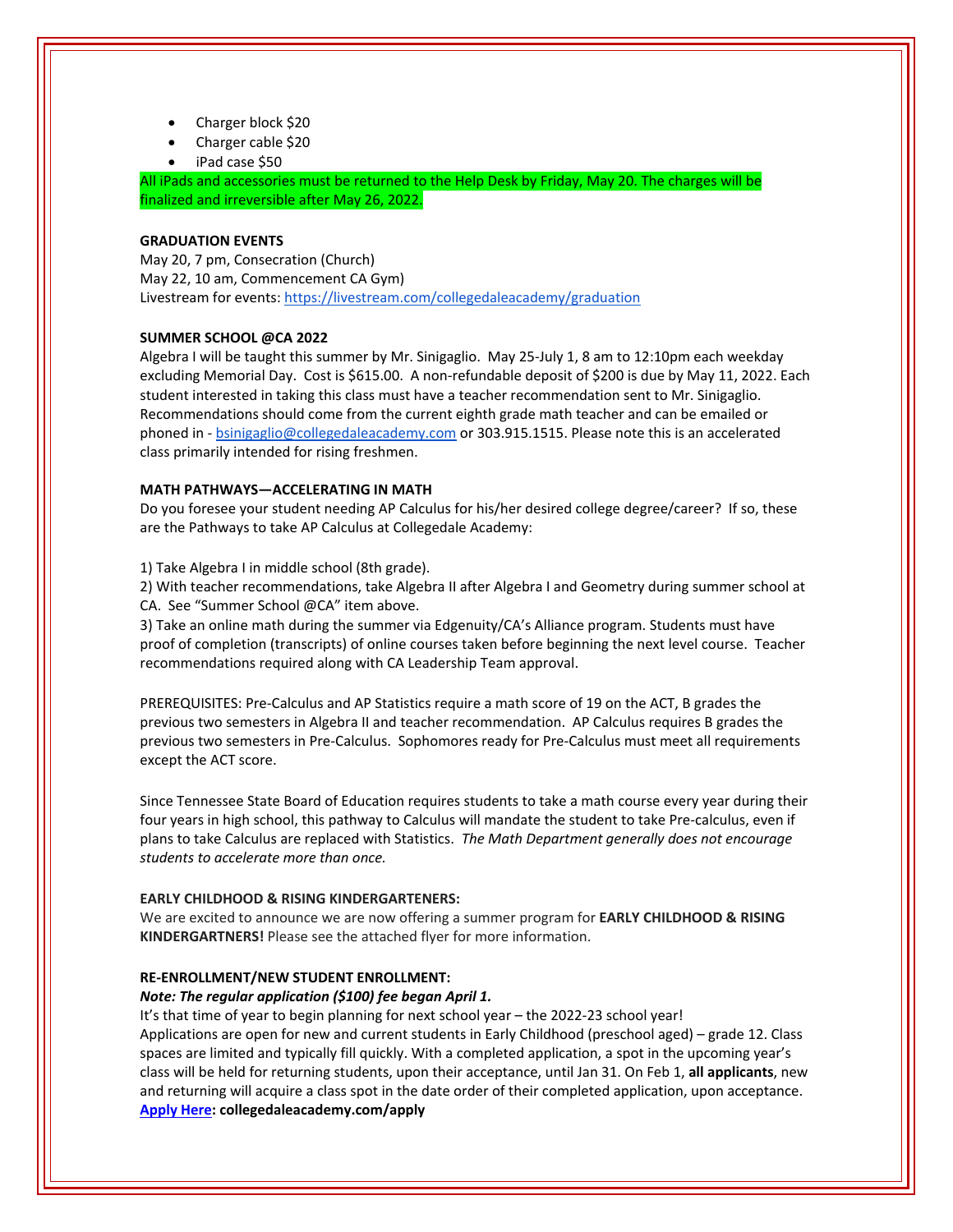For general information about Collegedale Academy please contact our admission team based on the age/grade level of your student:

Elementary (preschool ages – grade 5): – 423‐396‐2122 or k‐5registrar@collegedaleacademy.com Middle School (grades 6‐8): Debbie Reed – 423‐396‐3020 or dreed@collegedaleacademy.com High School (grades 9‐12): Angi Howell – 423‐369‐2124 or ahowell@collegedaleacademy.com

## **CA SOCCER CAMP:**

We are excited to offer the summer soccer camp again this year! The camp will be June 20‐24 and is for boys and girls who will be in 6th‐12 grade next year. Early registration is the month of April (\$175). Then May 1-June 10 the regular registration price is \$200 for the week. We are offering a sibling discount which is \$25 per child. Please see the attached poster for more information. There are limited spots so if you'd like to register, please [complete](https://docs.google.com/forms/d/e/1FAIpQLSd7F9MiyyKrREO9wjKqHyqIU2PvgvAk4mvqSDD298h4UqnFjA/viewform?usp=send_form) this form as soon as possible to secure a spot. We will let you know if you are on the waiting list.

## **COLLEGEDALE ACADEMY CAMPUSES ‐ SUMMER OFFICE HOURS**

The offices of all campuses will begin following the traditional summer schedule starting with the week of May 23. Offices will be open to the public from 9am to 2pm, Tuesday through Thursday. Offices will be closed to the public on Mondays and Fridays. All offices will also be closed the week of July 4 in celebration of the Independence Day holiday. We appreciate your support as we together work efficiently to prepare for the 2022‐2023 school year.

#### **CALENDAR FOR 2022‐2023:**

| Jul. 28        | Registration 1-6pm HS, 3-6pm Elementary & Middle |
|----------------|--------------------------------------------------|
| Aug. 4         | First Day of School                              |
| Sept. 5        | No School - Labor Day                            |
| Oct. 10-14     | <b>Fall Break</b>                                |
| Nov. 21-25     | Thanksgiving Break                               |
| Dec. 22-Jan. 6 | Christmas Break                                  |
| Jan. 16        | No School - MLK Jr. Day                          |
| Feb. 20        | No School - President's Day                      |
| Mar. 13-17     | Spring Break                                     |
| Apr. 7-10      | No School - Easter Break                         |
| May 19         | Last Day of School                               |
| May 19-21      | <b>High School Graduation</b>                    |
|                |                                                  |

*HELPFUL LINKS: many are found under "Forms & Information" in the high school section.*

- **1.** Bell Schedule Click [Here](https://www.collegedaleacademy.com/wp-content/uploads/2018/08/Bell-Schedule.pdf)
- **2.** Faculty Contact List: names, numbers, emails, what they teach/do. Click [here](https://www.collegedaleacademy.com/wp-content/uploads/2021/08/faculty-only-2021-2022.pdf)
- **3.** 2021‐2022 calendar, go to [collegedaleacademy.com](https://www.collegedaleacademy.com/calendars/)
- **4.** The Student Handbook is located at collegedaleacademy.com
- **5.** The *Echolier*: [caecholier.com](https://caecholier.com/)
- **6.** CA Library: CA HS [library](https://southernuniongcc.mlasolutions.com/m5/catalog/(S(0w41qsacbvtoxujnww2ebtpk))/default.aspx?installation=CDA) site
- **7.** Academic Excellence Policy: Click [Here](https://www.collegedaleacademy.com/wp-content/uploads/2018/08/Academic-Excellence-Policy.pdf)
- **8.** ACT test dates: Practice for the ACT via CA Library site. Test is offered Sept., Dec., and April each year. Link: Click [Here](https://www.act.org/)
- **9.** College Admissions and HOPE Scholarship requirements click [here](https://www.collegedaleacademy.com/wp-content/uploads/2019/08/TSAC-Scholarship-Info.pdf)
- **10.** Hope Scholarship (TSAC) Link: Click [here](https://www.tn.gov/collegepays/money-for-college/tn-education-lottery-programs/tennessee-hope-scholarship.html)
- 11. TNPromise (TSAC) Link: Click [Here](https://www.tn.gov/tnpromise.html)
- 12. Pre-Arranged Absence Form click [here](https://www.collegedaleacademy.com/wp-content/uploads/2016/11/Class-Absence-Request-Form-May-2017.pdf)
- **13.** Rescheduling Exams: please refer to page 30 of the Student Handbook
- **14.** Community Service (suspended until further notice)
- **15.** Leadership Team Petition Form: for organizational and individual requests [here](https://www.collegedaleacademy.com/wp-content/uploads/2019/08/Leadership-Petition-SSch.pdf)
- **16.** Transcript Release: send a C.A. transcript to another location. Click [here](https://collegedaleacademy.wufoo.com/forms/q1bmc4gg10gftjs/)